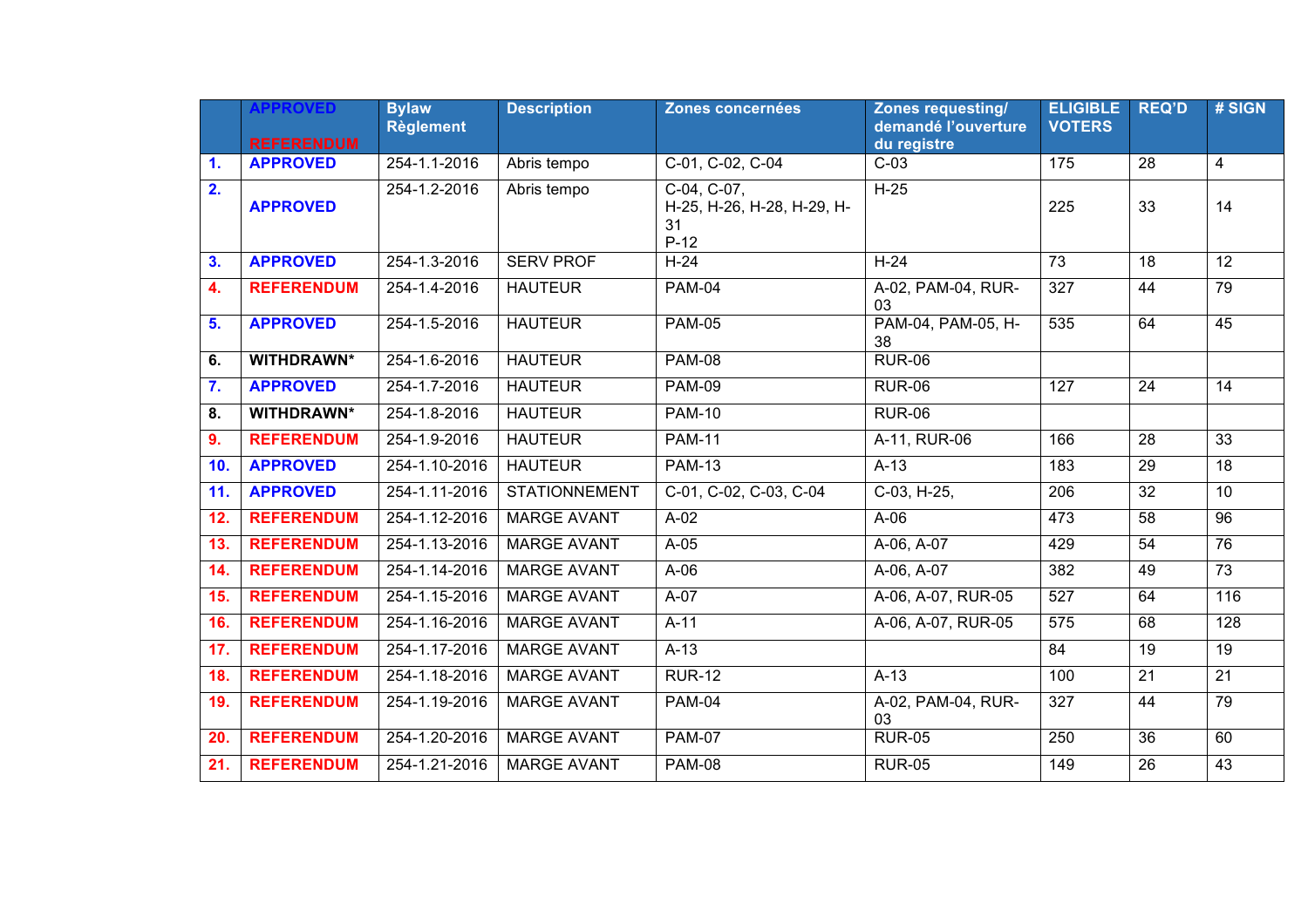|     | <b>APPROVED</b>   | <b>Bylaw</b><br><b>Règlement</b> | <b>Description</b>                                   | Zones concernées                                                   | <b>Zones requesting/</b><br>demandé l'ouverture | <b>ELIGIBLE</b><br><b>VOTERS</b> | <b>REQ'D</b>    | # SIGN          |
|-----|-------------------|----------------------------------|------------------------------------------------------|--------------------------------------------------------------------|-------------------------------------------------|----------------------------------|-----------------|-----------------|
|     | <b>REFERENDUM</b> |                                  |                                                      |                                                                    | du registre                                     |                                  |                 |                 |
| 22. | <b>REFERENDUM</b> | 254-1.22-2016                    | <b>MARGE AVANT</b>                                   | $PAM-10$                                                           | <b>RUR-05</b>                                   | 167                              | 28              | 41              |
| 23. | <b>APPROVED</b>   | 254-1.23-2016                    | <b>MARGE AVANT</b>                                   | <b>PAM-13</b>                                                      | $A-13$                                          | 183                              | 29              | 20              |
| 24. | <b>REFERENDUM</b> | 254-1.24-2016                    | <b>MARGE AVANT</b>                                   | <b>RUR-03</b>                                                      | A-01, A-02, PAM-04,<br><b>RUR-03</b>            | 413                              | 52              | 106             |
| 25. | <b>REFERENDUM</b> | 254-1.25-2016                    | <b>MARGE AVANT</b>                                   | <b>RUR-05</b>                                                      | A-07, A-11, RUR-05,<br><b>RUR-06</b>            | 396                              | 51              | 88              |
| 26. | <b>REFERENDUM</b> | 254-1.26-2016                    | <b>MARGE AVANT</b>                                   | <b>RUR-06</b>                                                      | <b>RUR-05</b>                                   | 260                              | $\overline{37}$ | 56              |
| 27. | <b>APPROVED</b>   | 254-1.27-2016                    | <b>MARGE AVANT</b>                                   | <b>RUR-08</b>                                                      | $A-13$                                          | $\overline{93}$                  | 20              | 19              |
| 28. | <b>APPROVED</b>   | 254-1.28-2016                    | <b>MARGE AVANT</b>                                   | <b>RUR-09</b>                                                      | $A-13$                                          | 109                              | $\overline{22}$ | 21              |
| 29. | <b>APPROVED</b>   | 254-1.29-2016                    | <b>MARGE AVANT</b>                                   | <b>RUR-10</b>                                                      | $A-13$                                          | $\overline{87}$                  | $\overline{20}$ | 15              |
| 30. | <b>REFERENDUM</b> | 254-1.30-2016                    | <b>MARGE AVANT</b>                                   | <b>RUR-11</b>                                                      | A-07, RUR-05                                    | $\overline{281}$                 | $\overline{39}$ | 79              |
| 31. | <b>APPROVED</b>   | 254-2.1-2016                     | <b>CRÉER ZONES</b><br>CONS-05, CONS-<br>14 À CONS-18 | CONS-04<br><b>RUR-08</b>                                           | $A-13$                                          | 136                              | 25              | 21              |
| 32. | <b>REFERENDUM</b> | 254-2.2-2016                     | <b>AGRANDIR ZONE</b><br>$A-12$                       | $A-12$<br><b>RUR-06</b>                                            | <b>RUR-05</b>                                   | 306                              | 42              | $\overline{55}$ |
| 33. | <b>WITHDRAWN*</b> | 254-2.3-2016                     | <b>AGRANDIR ZONE</b><br><b>RUR-06</b>                | <b>PAM-11</b><br><b>RUR-06</b>                                     | $A-11$                                          |                                  |                 |                 |
| 34. | <b>REFERENDUM</b> | 254-2.4-2016                     | <b>MODIFIER PAM-10</b>                               | A-11, PAM-08<br><b>RUR-05, RUR-06</b>                              |                                                 | 331                              | 44              | $\overline{71}$ |
| 35. | <b>REFERENDUM</b> | 254-2.5-2016                     | <b>MODIFIER PAM-09</b>                               | A-12, CONS-01, PAM-09<br><b>RUR-06</b>                             | <b>RUR-05</b>                                   | 410                              | 52              | $\overline{58}$ |
| 36. | <b>APPROVED</b>   | 254-2.6-2016                     | <b>MODIFIER RUR-09</b>                               | <b>CONS-01, RUR-09,</b><br><b>PAM-13</b>                           | $A-13$                                          | 300                              | 41              | 26              |
| 37. | <b>APPROVED</b>   | 254-2.7-2016                     | <b>MODIFIER A-13 ET</b><br><b>PAM-13</b>             | $A-13$<br><b>PAM-13</b>                                            |                                                 | 183                              | 29              | 20              |
| 38. | <b>REFERENDUM</b> | 254-2.8-2016                     | <b>CRÉER ZONES</b><br>CONS-06 À CONS-<br>13          | A-12, CONS-01, CONS-02<br>PAM-04, PAM-07, PAM-09,<br><b>PAM-12</b> | <b>RUR-05</b>                                   | 492                              | 60              | 88              |